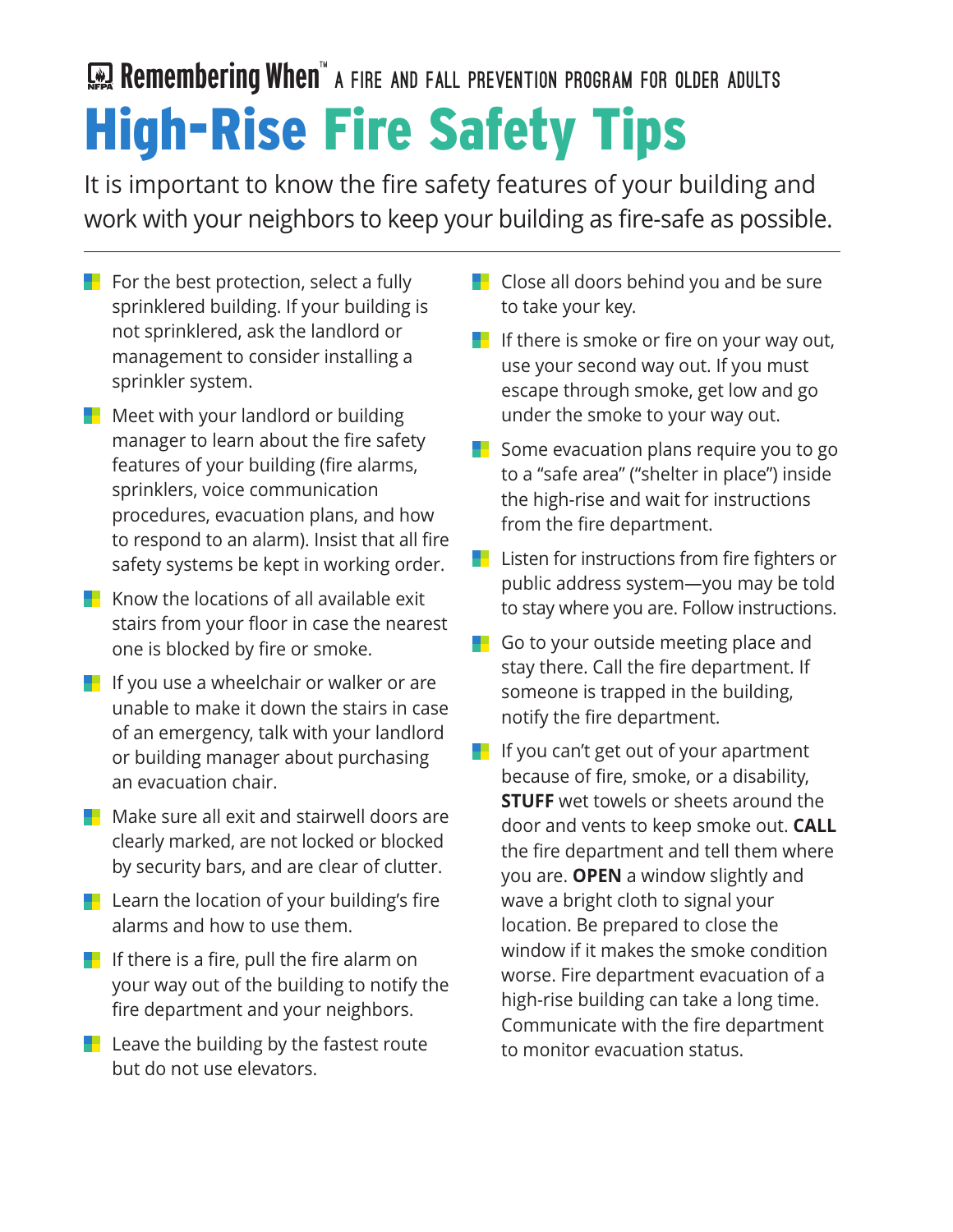Remembering When<sup>t</sup> a FIRE AND FALL PREVENTION PROGRAM FOR OLDER ADULTS

## Home Escape Planning Safety Tips

If a fire breaks out in your home, you have only a few minutes to get out safely once the smoke alarm sounds. Everyone needs to know how to get outside if there is a fire.

- **Draw a floor plan of your home. Visit** each room and, if possible, find two ways out. Mark the ways out on the escape plan.
- **All windows and doors should open** easily and should not be blocked by furniture or clutter. Make sure the escape routes are clear. You should be able to use them to get outside.
- **Make sure your home has smoke** alarms. Push the test button to make sure each alarm is working. If you cannot safely reach the smoke alarm, ask for help. Everyone in your home should be able to recognize the sound of the smoke alarm.
- $\blacksquare$  Choose an outside meeting place. It should be in front of and away from your home and should be something permanent, such as a tree or a neighbor's house. Everyone should agree to meet at the meeting place after they escape.
- **Make sure everyone in your home knows** the fire department's emergency number.
- **Assign someone to help any household** members who may have difficulty getting out alone.



- Everyone in the home should practice the escape drill together at least twice a year. Close doors behind you as you leave.
- Tell house guests about your fire escape plan.
- **Parigmen** Prepare for a real fire. When a smoke alarm sounds, get outside immediately.
- **D** Once you're outside, stay outside. Leave the firefighting to the professionals.
- **Remember, get out first and then call for** help. Never go back inside until the fire department gives the OK. Things can be replaced—YOU cannot.
- **If** If smoke or fire blocks one of your ways out, use another way out. If you must go through smoke, get low and go under the smoke to escape.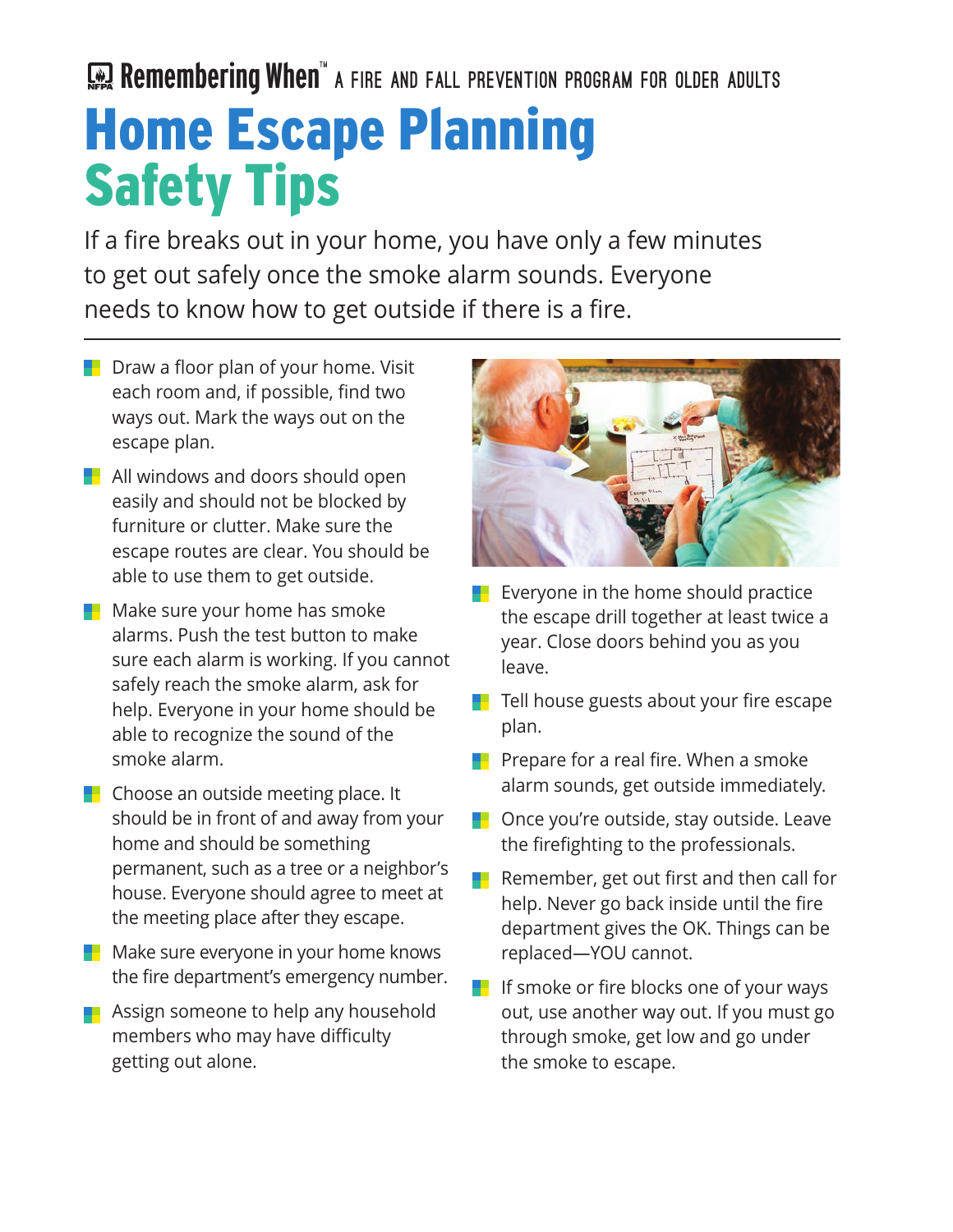## Fire Safety Tips for People with Disabilities Remembering When<sup>t</sup> a FIRE AND FALL PREVENTION PROGRAM FOR OLDER ADULTS

Most fire deaths happen in the home. Everyone should have a fire escape plan and practice how to get outside.

- $\blacksquare$  Home fire sprinklers can contain and may even put out a fire in less time than it would take the fire department to arrive. When choosing an apartment or remodeling or purchasing a home, look for a residence that has home fire sprinklers.
- **I** Include everyone in planning and practicing home fire drills. People with disabilities can provide input on the best methods for them to escape.
- **Parth** People with disabilities should discuss what assistance they may need with everyone in the home (and with neighbors).
- **I** In an apartment building, know the location of all exit stairs and arrange for assistance in case of an emergency.
- **Choose an outside meeting place for** everyone to meet after escaping.
- Keep a telephone or phone with TDD (telecommunication device for the deaf) in the sleeping room within reach of the bed.
- **Install smoke alarms inside every** bedroom, outside each sleeping area, and on every level of your home. For the best protection, interconnect all the smoke alarms so that when one sounds, they all sound.

**Smoke alarms and alert devices, called** accessories, are available for people who are deaf. Strobe lights throughout the home are activated by smoke alarms and alert people who are deaf to fire conditions. When people who are deaf are asleep, a high-intensity strobe light along with a pillow shaker or a bed shaker can wake them up and alert them to fire conditions.

- **Smoke alarm alert devices, called** accessories, are available for people who are hard of hearing. These accessories produce a loud, mixed low-pitched sound. This equipment is activated by the sound of the smoke alarm and is usually installed next to the bed. People who are hard of hearing may find that a pillow shaker or a bed shaker is also helpful to wake them.
- Test smoke alarms at least once a month using the test button. If you are unable to safely reach the alarm, ask for help. Some alarms have features that make them easier to test, such as with a flashlight or the television remote.
- Practice your home fire escape drill twice a year.